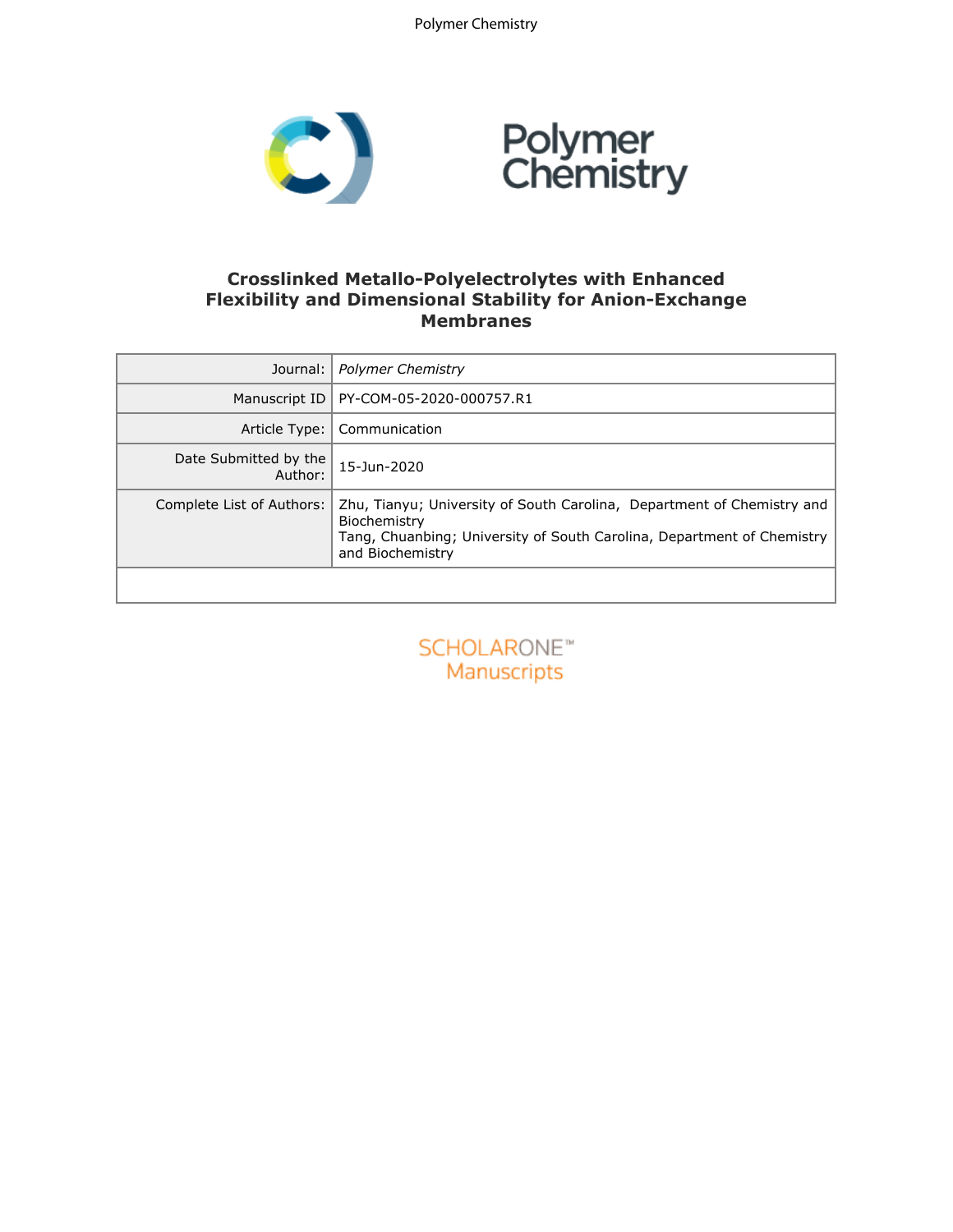## **COMMUNICATION**

## **Crosslinked Metallo-Polyelectrolytes with Enhanced Flexibility and Dimensional Stability for Anion-Exchange Membranes†**

Tianyu Zhu and Chuanbing Tang \*

Received 00th January 20xx, Accepted 00th January 20xx

DOI: 10.1039/x0xx00000x

**High-performing anion-exchange membranes (AEMs) have attracted tremendous interest for applications in emerging energy storage and conversion devices. Here we present a strategy to the synthesis of crosslinked metallo-polyelectrolytes as mechanically flexible, dimensionally stable and ionically conductive AEMs. The water uptake and swelling ratio are suppressed remarkably by introducing a crosslinked polymeric network. The as-prepared membranes also exhibit excellent thermal stability. The phaseseparated morphology allows rapid ion-transport with low water uptake under various temperature. Specifically, a conductivity of 53.3 mS cm−1 at 80 °C was obtained with an ion exchange capacity of 1.07 mmol g−1 and a low swelling ratio of 13%.**

#### **Introduction**

Fuel cells are one of clean power sources that convert chemical energy into electricity with high efficiency.<sup>1</sup> Alkaline anion-exchange membrane fuel cells (AEMFCs) stem from higher volumetric energy density, potential use of non-noble metal catalysts, and better tolerance towards carbon dioxide.<sup>2,</sup> <sup>3</sup> However, the critical need of anion-exchange membranes (AEMs) with robust mechanical properties, excellent chemical stability, as well as high ionic conductivity is one of the major challenges to the realization of high-performance AEMFCs.4, <sup>5</sup> Over the past few years, considerable efforts have been made to develop advanced AEMs to achieve a balance among ionic conductivity, mechanical strength and chemical stability.6, <sup>7</sup>

As the key component for polyelectrolytes, cations directly dictate the ion-transport properties.<sup>8</sup> Cations are positively charged and thus the most susceptible sites to hydroxide attack in polyelectrolyte membranes. Traditional quaternary ammonium cations are known to degrade rapidly under highly basic conditions due to Hofmann elimination and  $S_N 2$ 

*Department of Chemistry and Biochemistry, University of South Carolina, Columbia, South Carolina 29208, United States.*

\* Correspondence to: C. Tang (Email: Tang4@mailbox.sc.edu)

† Electronic Supplementary Information (ESI) available. See

DOI: 10.1039/x0xx00000x

nucleophilic substitution reactions, as well as the formation of Ylide or other chemical rearrangements.<sup>5, 9</sup>

**Scheme 1.** Chemical structures of (a) organic cations and (b) metallo-cations studied for the AEM applications.



Recently, various organic cations have been investigated on their chemical stability in alkaline media (Scheme 1a), especially over a long term and under low hydration conditions. Yan, Jannasch and Li reported piperidinium based AEMs with exceptional device performance.10-13 The groups of Coates, Swager and Holdcroft designed highly conductive and chemically stable AEMs with functionalized imidazolium cations.14-16 Noonan and co-workers presented a family of highly inert phosphonium cations towards alkaline media.<sup>17-21</sup> On the other hand, the advance in organometallic chemistry enables various metallo-cations as promising candidates for ion-exchange applications (Scheme 1b). Two types of metallocations have been recently reported for AEMs: (1) coordination metal complexes, in which metal cations interact with terpyridine ligands via coordination;<sup>22, 23</sup> (2) cationic metallocenes, in which cationic metal centers are covalently bonded to two cyclopentadienyl (Cp) ligands. We along with others have examined the chemical stability of cobaltocenium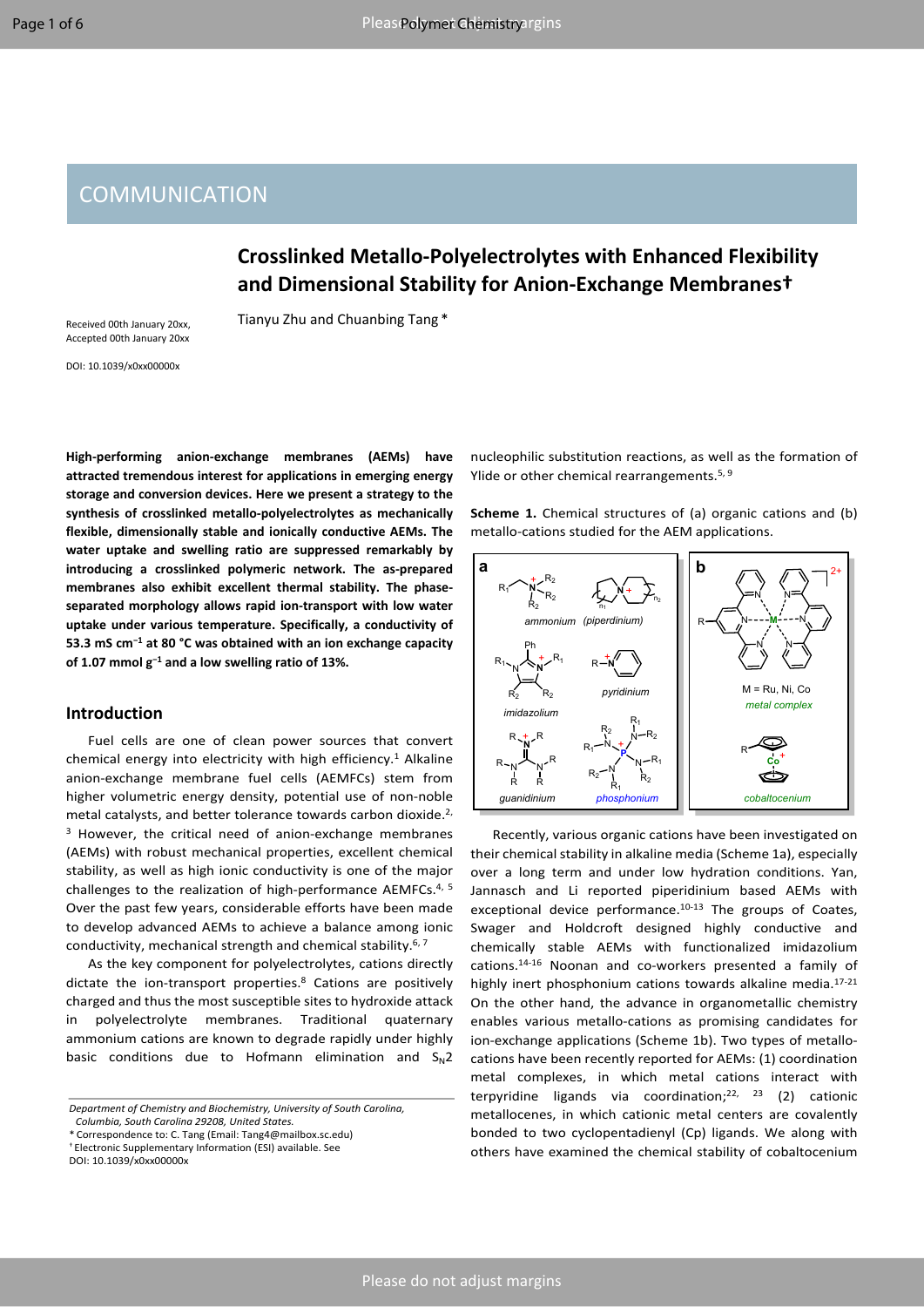cations and synthesized several main-chain and side-chain cobaltocenium polelectrolytes.<sup>24-31</sup>

While cation chemistry dictates chemical stability and iontransport properties, choosing appropriate polymer backbones and topological architectures greatly impacts the morphology, mechanical and water management properties.<sup>32</sup> Polyethylene possessing excellent processing property and chemical tolerance represents an idea candidate for membrane applications.<sup>33-35</sup> Facile modification on cyclooctene and its derivatives can yield a range of monomers for ring-opening metathesis polymerization (ROMP) toward polyolefin based AEMs.18, <sup>36</sup> While many of these polymers are mechanically soft especially with high cation loadings and at elevated temperature, due to the low glass transition temperature of polyolefin backbones. Covalently crosslinking of such soft backbones is a practical method to suppress the swelling behavior and improve the mechanical robustness.<sup>34, 37</sup> Besides, the water uptake of AEMs can also be effectively reduced in crosslinked systems, which may further lower the chance of hydroxide attack and improve the alkaline resistance.

Herein, we present a design of crosslinked AEMs containing cobaltocenium cations and covalently crosslinked polyolefin backbones. The obtained membranes are thermally stable, mechanically flexible, and resistant to excess water uptake. A microphase separated morphology of crosslinked membranesis also observed, which ensures good ionic conductivity under a low swelling state.

ROMP with commercial *cis*-cyclooctene to obtain random copolymers (**4**) with different cation loadings at the side-chain. Here, *x* and *y* represent the molar fraction of cobaltocenium and cyclooctene units in the copolymers, respectively. Thiol-ene click chemistry was then employed to crosslink the unsaturated backbone. Considering that some hydrophobic crosslinking bonds may also hinder the transportation of hydrophilic ion and reduce the ionic conductivity of AEMs, a hydrophilic dithiol crosslinker was employed.<sup>38</sup> The reduction of unsaturated double bonds was confirmed with the drastic decrease of characteristic absorption band (1627 $\sim$ 1700 cm<sup>-1</sup>) in FT-IR spectra (Fig. S1). The crosslinked membranes were fabricated by solution casting, peered off from Teflon molds, and directly used for elemental analysis (Fig. S2b) and counterion exchange. In this study, crosslinked polymers with a highest ion-exchange capacity (IEC) of 1.23 mmol  $g^{-1}$  were investigated, considering the mechanical integrity and water management property. The IEC of these membranes was calculated by theoretical ion content and further measured by a back-titration method (Table 1).

To demonstrate whether the metallo-polyelectrolytes possess sufficient thermal stability for AEMFC, thermogravimetric analysis (TGA) of crosslinked membranes and corresponding monomers(**3**) were performed (Fig. S3). The 5 wt% weight-loss decomposition temperature  $(T_d)$  of crosslinked membranes (CL-AEM30-OH) was ~250 °C. The dithiol crosslinker degraded in the range of 250 to 300 °C. When the temperature raised to above 300 °C, cobaltocenium cations and polyethylene backbones (> 400 °C) started to degrade. Given that the operating temperature for AEMFC is usually lower than 100 °C, these crosslinked membranes demonstrated sufficient thermal stability.

## **Results and discussion**

Monomer **3** was first synthesized by adapting a procedure reported earlier.<sup>25</sup> The purified monomer was then subject to

**Scheme 2.** (a) Synthesis of crosslinked metallo-polyelectrolyte membranes; (b) Proposed structures in aqueous solutions.



Dash bonds in structures 5 and 6 were used to indicate the remaining of some unsaturated bonds on polyolefin backbones.

**Table 1.** Properties of crosslinked metallo-AEMs.

| Sample      | x<br>(mol %) | (mod % | crosslinker<br>(mod % ) | $IECtheo$ <sup>a</sup><br>$(mmol)$ $g^{-1}$ | $IEC_{titr}$<br>$(mmol)g^{-1}$ | water<br>uptake $b$<br>(%) | $\lambda^c$ | toughness<br>$(MJ \, m^{-3})$ |
|-------------|--------------|--------|-------------------------|---------------------------------------------|--------------------------------|----------------------------|-------------|-------------------------------|
| CL-AEM20-OH | 20           | 50     | 30                      | 0.95                                        | 0.85                           | 11.2                       | 7.3         | 9.91                          |
| CL-AEM25-OH | 25           | 45     | 30                      | 1.09                                        | 0.92                           | 15.1                       | 9.1         | 18.9                          |
| CL-AEM30-OH | 30           | 45     | 25                      | 1.23                                        | 1.07                           | 20.4                       | 10.6        | 15.5                          |

<sup>a</sup> theoretical ion exchange capacity calculated by feed ratios; <sup>*b*</sup> water uptake measured under room temperature; <sup>c</sup> hydration number at room temperature.

**2** | *Polym*. *Chem.*, 2020, **00**, 1-3 This journal is © The Royal Society of Chemistry 2020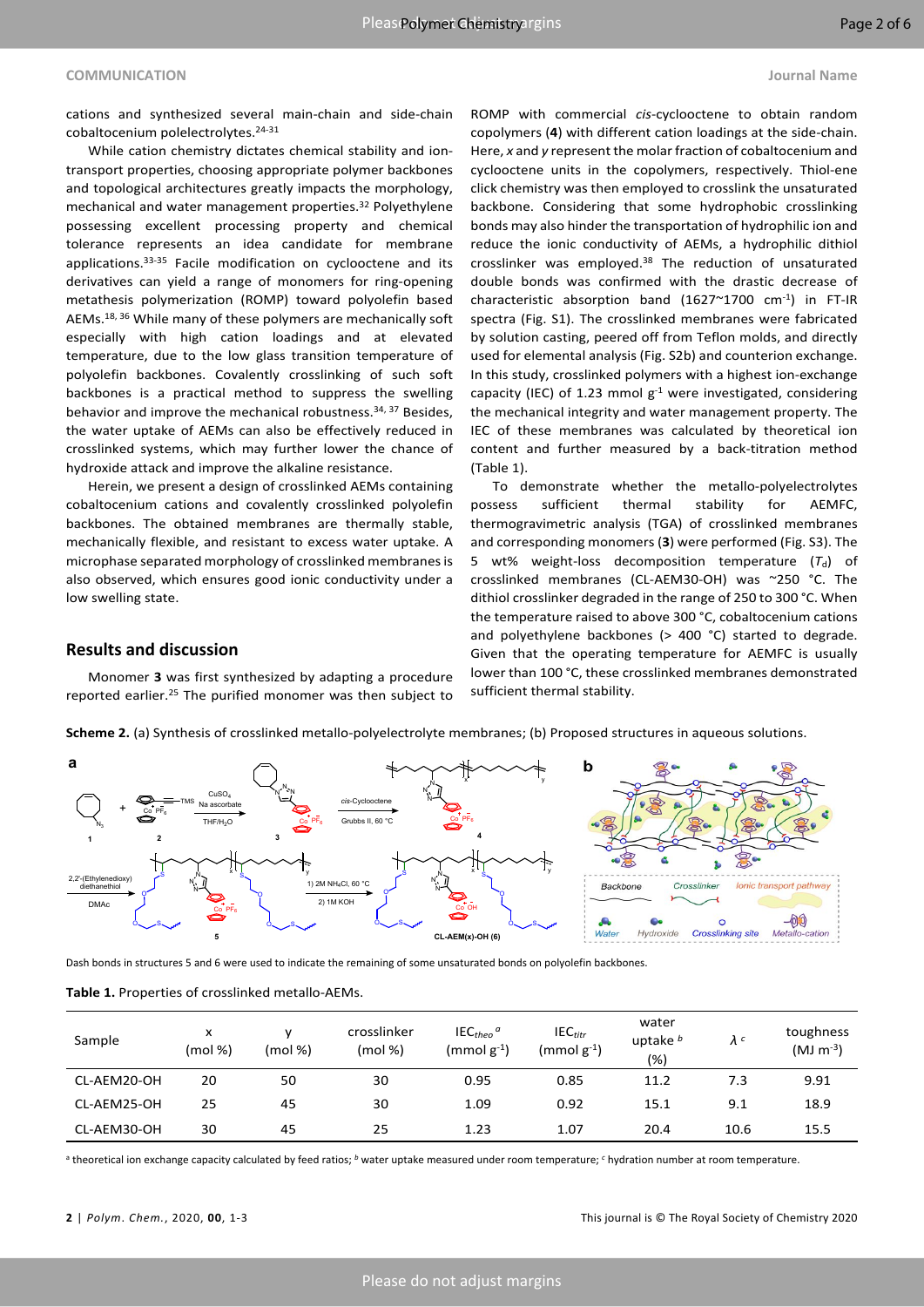# **COMMUNICATION**

Crosslinking has been proven as an effective strategy to improve the mechanical properties and dimensional stability of polyelectrolyte membranes.16, <sup>39</sup> With a densely crosslinked architecture, the cobaltocenium AEMs exhibited great flexibility and high toughness (Fig. 1a). Generally, the Young's modulus of crosslinked AEMs increased with the loading of cobaltocenium cations (Table S1). Among samples with different levels of cations, CL-AEM25-OH exhibited a maximum strength of 12.5 MPa and a strain-at-break of 266%. The highest toughness was calculated to be 18.9 MJ/m<sup>3</sup>. While for previously reported metallo-AEMs with polysulfone or polybenzimidazole backbones, the mechanical strain at break is usually pretty low (< 65%) due to the high rigidity of aromatic backbones.<sup>24, 26</sup>

Densely crosslinked membranes are also resistant to take excess water. Fig. 1b-c display the water uptake and swelling behavior of the crosslinked membranes as a function of temperature. All samples exhibited low water uptake (< 36%) and swelling ratios (< 13%) even up to 80 °C, which can be explained by the hydrophobic nature of polyolefin backbone and a highly crosslinked network. Besides, the number of absorbed water molecules per cobaltocenium cation was calculated to be in the range of 7.3 and 10.6 (under room temperature) and showed a tendency of increase with higher IEC (Table 1). Hence, all crosslinked membranes displayed excellent dimensional stability at various temperature and such water management property plays a critical role to ensure the durability of AEMs.

The trade-off between low swelling extent and high ionic conductivity has always been an issue. For example, polyethylene-based AEMs with high loading of organic cations (for higher conductivity) were found to severely swell at elevated temperature.4, <sup>18</sup> Consequently, achieving high ionic conductivity at a low swelling state usually relies on microstructural engineering of membranes.

Appropriate microscale morphology is responsible for facilitating the ion conduction and improving the chemical stability.40-43 Our cobaltocenium membranes were expected to have phase separation due to immiscibility of the hydrophobic alkyl chains and hydrophilic cobaltocenium cations in the copolymers.<sup>25</sup> Transmission electron microscopy (TEM) was applied to disclose the real space morphology of the polyolefin based cobaltocenium AEM (Figure S5). The dark region in TEM

image is formed by aggregation of ionic domains (containing cobalt ions), while the light region corresponds to the hydrophobic scaffold. The AEM forms a disordered microphase separation, which is reasonable as the membrane is not based on block copolymers. Small-angle X-ray scattering (SAXS) was further used to examine the microphase separation of crosslinked cobaltocenium membranes (Fig. 1d). All membranes exhibited a broad primary scattering peak around  $q^*$  = 1 to 2 nm<sup>-1</sup> with a d spacing ( $2π/q^*$ ) in the range of 4.0-5.4 nm. These results agree well with the TEM study.

The ionic conductivity of crosslinked membranes with hydroxide counterions under fully hydrated conditions is shown in Fig. 1e. CL-AEM30-OH with the highest cobaltocenium content and IEC exhibited the highest conductivities of 18.6 and 53.3 mS/cm at 20 °C and 80 °C, respectively. A schematic illustration of ion transport pathways in crosslinked membranes is proposed in Scheme 2b. Moreover, the ionic conductivity of these crosslinked membranes also followed an Arrhenius relationship (Fig. 1f). The activation energy for hydroxide transport decreased with the increase of ionic content, which could be explained by more efficient hydroxide migration due to the formation of denser ion transport channels in the membranes. The activation energy was also lower than our previous reports on hydrogenated cobaltocenium membranes, probably due to the inhibition of backbone crystallization and the hydrophilic nature of the dithiol crosslinker.<sup>25</sup>

The alkaline stability of AEMs under elevated temperature has always been a major concern for AEMs. The alkaline stability of crosslinked membranes was evaluated in 3 M KOH under 60 °C. FT-IR spectra of CL-AEM25-OH showed most chemical structures remain unchanged before and after the alkaline stability test (Fig. S6). For time-dependent conductivity test, both CL-AEM25-OH and CL-AEM30-OH exhibited a rapid decline of conductivity during the first 50 h and then a much slower decrease afterwards (Fig. S7). The hydroxide conductivity of CL-AEM30-OH retained at 14.5 mS/cm (at room temperature) after treatment in 3 M KOH at 60 °C for 15 days. We hypothesize that the decrease in conductivity over time was possibly caused by slowly dissolving of uncrosslinked or weakly crosslinked copolymers at elevated temperature.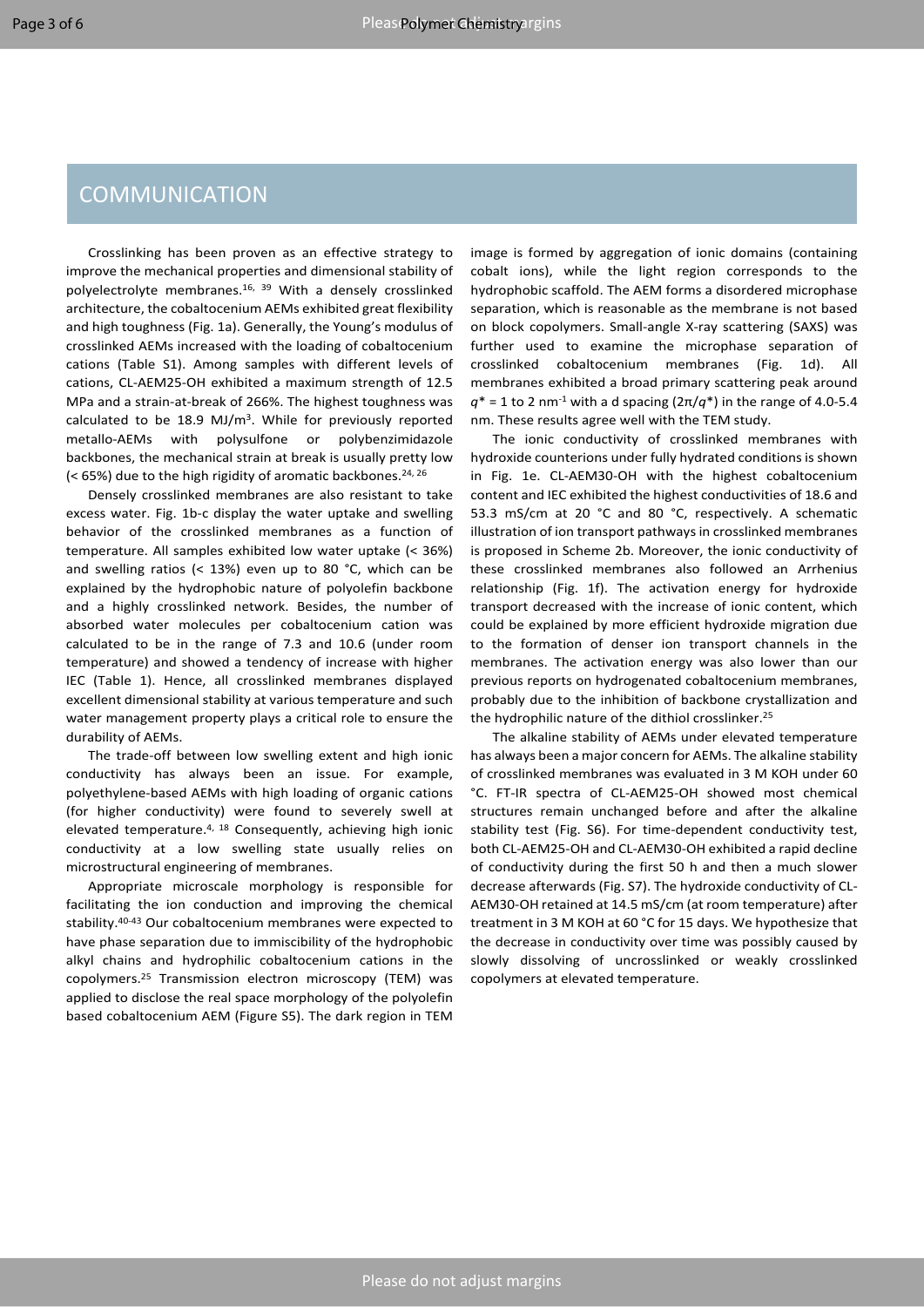# **COMMUNICATION**



**Fig. 1.** Crosslinked metallo-polyelectrolyte membranes: (a) Stress-strain curves; (b) Water uptake; (c) Swelling ratios; (d) SAXS profiles; (e) Hydroxide conductivity as a function of temperature under fully hydrated conditions; (f) Arrhenius plots.

## **Conclusions**

In summary, we report a class of metallo-polyelectrolyte membranes by integrating cobaltocenium cations into a covalently crosslinked network. These membranes were prepared via ROMP in conjunction with thiol-ene click chemistry to promote the crosslinking of a polyolefin backbone. The robust polymeric network was believed to prevent excess water absorption that resulted in lower water uptake and swelling ratios. These membranes exhibited good chemical stability with enhanced flexibility and ionic conductivity. This work may pave a new pathway to investigate other crosslinked AEMs towards understanding the ion-transport behaviors of metallopolyelectrolytes.

## **Conflicts of interest**

There are no conflicts to declare.

## **Acknowledgements**

This work is partially supported by U.S. Department of Energy, Basic Energy Sciences (DE-SC0020272). This work made use of the South Carolina SAXS Collaborative.

#### **References**

- 1. J. Larminie, A. Dicks and M. S. McDonald, *Fuel cell systems explained*, J. Wiley Chichester, UK, 2003.
- 2. J. R. Varcoe, P. Atanassov, D. R. Dekel, A. M. Herring, M. A. Hickner, P. A. Kohl, A. R. Kucernak, W. E. Mustain, K. Nijmeijer and K. Scott, *Energy Environ. Sci.*, 2014, **7**, 3135- 3191.
- 3. X. Peng, T. J. Omasta, E. Magliocca, L. Wang, J. R. Varcoe and W. E. Mustain, *Angew. Chem. Int. Ed.*, 2019, **131**, 1058- 1063.
- 4. W. You, K. J. Noonan and G. W. Coates, *Prog. Polym. Sci.*, 2020, **100**, 101177.
- 5. G. Couture, A. Alaaeddine, F. Boschet and B. Ameduri, *Prog. Polym. Sci.*, 2011, **36**, 1521-1557.
- 6. J. Ran, L. Wu, Y. He, Z. Yang, Y. Wang, C. Jiang, L. Ge, E. Bakangura and T. Xu, *J. Membr. Sci.*, 2017, **522**, 267-291.
- 7. S. Noh, J. Y. Jeon, S. Adhikari, Y. S. Kim and C. Bae, *Acc. Chem. Res.*, 2019, **52**, 2745-2755.
- 8. Z. Sun, B. Lin and F. Yan, *ChemSusChem*, 2018, **11**, 58-70.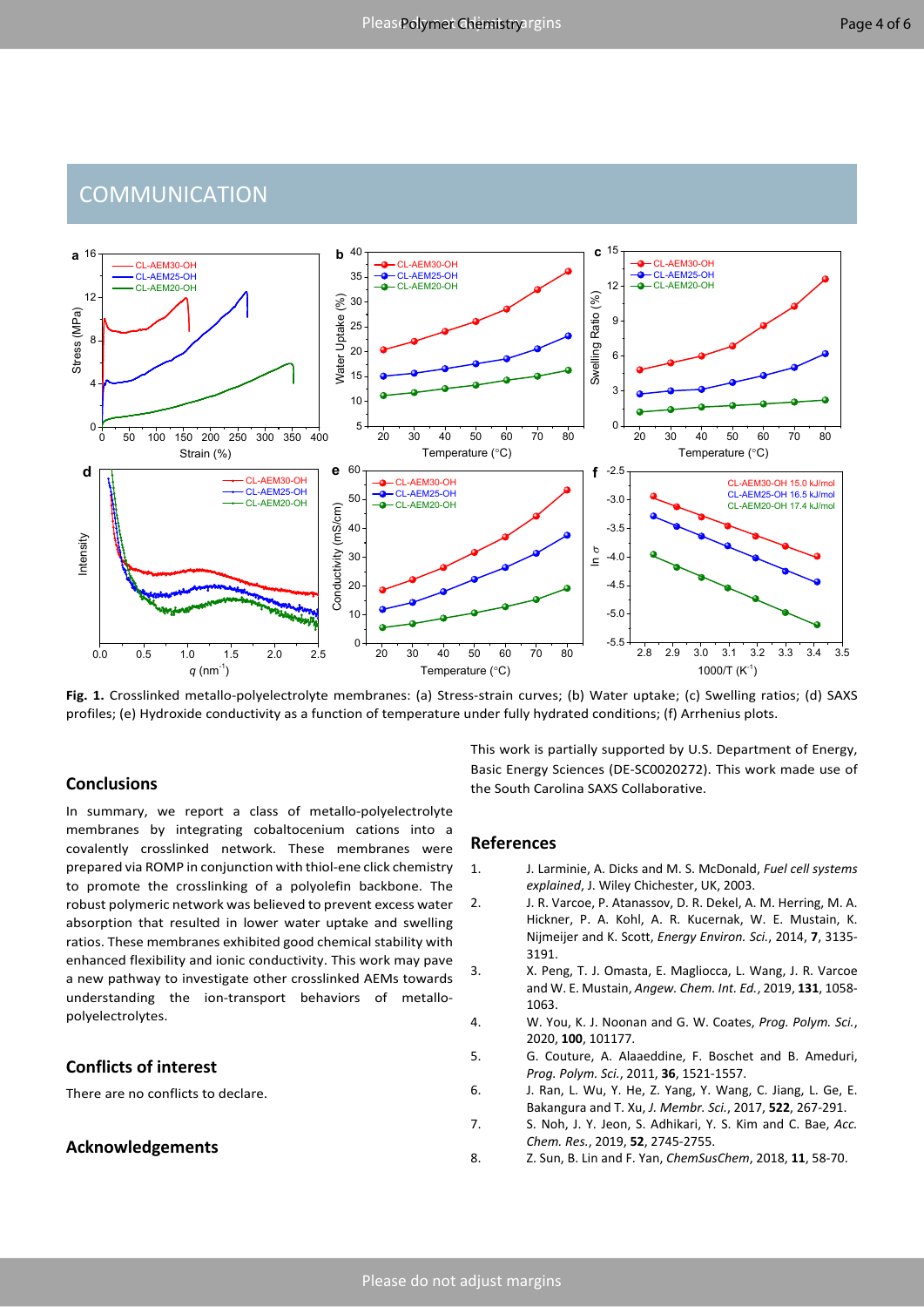- 
- 9. J. R. Varcoe and R. C. Slade, *Fuel cells*, 2005, **5**, 187-200.
- 10. J. Wang, Y. Zhao, B. P. Setzler, S. Rojas-Carbonell, C. B. Yehuda, A. Amel, M. Page, L. Wang, K. Hu and L. Shi, *Nat. Energy*, 2019, **4**, 392–398.
- 11. X. Chu, Y. Shi, L. Liu, Y. Huang and N. Li, *J. Mater. Chem. A*, 2019, **7**, 7717-7727.
- 12. J. S. Olsson, T. H. Pham and P. Jannasch, *Adv. Funct. Mater.*, 2018, **28**, 1702758.
- 13. T. H. Pham, J. S. Olsson and P. Jannasch, *J. Mater. Chem. A,*, 2019, **7**, 15895-15906.
- 14. W. You, E. Padgett, S. N. MacMillan, D. A. Muller and G. W. Coates, *Proc. Natl. Acad. Sci. U. S. A.*, 2019, **116**, 9729-9734.
- 15. J. Fan, S. Willdorf-Cohen, E. M. Schibli, Z. Paula, W. Li, T. J. G. Skalski, A. T. Sergeenko, A. Hohenadel, B. J. Frisken, E. Magliocca, W. E. Mustain, C. E. Diesendruck, D. R. Dekel and S. Holdcroft, *Nat. Commun.*, 2019, **10**, 2306.
- 16. Y. Kim, Y. Wang, A. France-Lanord, Y. Wang, Y.-C. M. Wu, S. Lin, Y. Li, J. C. Grossman and T. M. Swager, *J. Am. Chem. Soc.*, 2019, **141**, 18152-18159.
- 17. C. T. Womble, J. Kang, K. M. Hugar, G. W. Coates, S. Bernhard and K. J. Noonan, *Organometallics*, 2017, **36**, 4038-4046.
- 18. K. J. Noonan, K. M. Hugar, H. A. Kostalik IV, E. B. Lobkovsky, H. c. D. Abruña and G. W. Coates, *J. Am. Chem. Soc.*, 2012, **134**, 18161-18164.
- 19. H. Tang, D. Li, N. Li, Z. Zhang and Z. Zhang, *J. Membr. Sci.*, 2018, **558**, 9-16.
- 20. L. Jiang, X. Lin, J. Ran, C. Li, L. Wu and T. Xu, *Chin. J. Chem.*, 2012, **30**, 2241-2246.
- 21. A. M. Barnes, Y. Du, W. Zhang, S. Seifert, S. K. Buratto and E. B. Coughlin, *Macromolecules*, 2019, **52**, 6097-6106.
- 22. Y. Zha, M. L. Disabb-Miller, Z. D. Johnson, M. A. Hickner and G. N. Tew, *J. Am. Chem. Soc.*, 2012, **134**, 4493-4496.
- 23. M. T. Kwasny, L. Zhu, M. A. Hickner and G. N. Tew, *J. Am. Chem. Soc.*, 2018, **140**, 7961-7969.
- 24. S. Gu, J. Wang, R. B. Kaspar, Q. Fang, B. Zhang, E. B. Coughlin and Y. Yan, *Sci. Rep.*, 2015, **5**, 11668.
- 25. T. Zhu, S. Xu, A. Rahman, E. Dogdibegovic, P. Yang, P. Pageni, M. P. Kabir, X.-d. Zhou and C. Tang, *Angew. Chem. Int. Ed.*, 2018, **57**, 2388-2392.
- 26. N. Chen, H. Zhu, Y. Chu, R. Li, Y. Liu and F. Wang, *Poly. Chem.*, 2017, **8**, 1381-1392.
- 27. T. Zhu, Y. Sha, H. Adabi, X. Peng, Y. Cha, D. M. M. M. Dissanayake, M. Smith, A. Vannucci, W. E. Mustain and C. Tang, *J. Am. Chem. Soc.*, 2020, **142**, 1083-1089.
- 28. H. Yuan, Y. Liu, T.-H. Tsai, X. Liu, S. B. Kim, R. Gupta, W. Zhang, S. P. Ertem, S. Seifert and A. M. Herring, *Polyhedron*, 2020, **181**, 114462.
- 29. T. Zhu, J. Zhang and C. Tang, *Trends Chem.*, 2020, **2**, 227-  $240$
- 30. U. F. Mayer, J. B. Gilroy, D. O'Hare and I. Manners, *J. Am. Chem. Soc.*, 2009, **131**, 10382-10383.
- 31. J. B. Gilroy, S. K. Patra, J. M. Mitchels, M. A. Winnik and I. Manners, *Angew. Chem. Int. Ed.*, 2011, **50**, 5851-5855.
- 32. W.-H. Lee, E. J. Park, J. Han, D. W. Shin, Y. S. Kim and C. Bae, *ACS Macro Lett.*, 2017, **6**, 566-570.
- 33. S. Kobayashi, L. M. Pitet and M. A. Hillmyer, *J. Am. Chem. Soc.*, 2011, **133**, 5794-5797.
- 34. N. J. Robertson, H. A. Kostalik IV, T. J. Clark, P. F. Mutolo, H. c. D. Abruña and G. W. Coates, *J. Am. Chem. Soc.*, 2010, **132**, 3400-3404.
- 35. L. Wang, X. Peng, W. E. Mustain and J. R. Varcoe, *Energy Environ. Sci.*, 2019, **12**, 1575-1579.
- 36. H. A. Kostalik IV, T. J. Clark, N. J. Robertson, P. F. Mutolo, J. M. Longo, H. D. Abruna and G. W. Coates, *Macromolecules*, 2010, **43**, 7147-7150.
- 37. K. H. Lee, D. H. Cho, Y. M. Kim, S. J. Moon, J. G. Seong, D. W. Shin, J.-Y. Sohn, J. F. Kim and Y. M. Lee, *Energy Environ. Sci.*, 2017, **10**, 275-285.
- 38. L. Wang and M. A. Hickner, *Poly. Chem.*, 2014, **5**, 2928- 2935.
- 39. J. Han, B. Lin, H. Peng, Y. Zhu, Z. Ren, L. Xiao and L. Zhuang, *J. Power Sources*, 2020, **459**, 227838.
- 40. T. Zhu, Y. Sha, J. Yan, P. Pageni, M. A. Rahman, Y. Yan and C. Tang, *Nat. Commun.*, 2018, **9**, 4329.
- 41. D. W. Shin, M. D. Guiver and Y. M. Lee, *Chem. Rev.*, 2017, **117**, 4759-4805.
- 42. J. Pan, C. Chen, Y. Li, L. Wang, L. Tan, G. Li, X. Tang, L. Xiao, J. Lu and L. Zhuang, *Energy Environ. Sci.*, 2014, **7**, 354-360.
- 43. W. Zhang, Y. Liu, A. C. Jackson, A. M. Savage, S. P. Ertem, T.-H. Tsai, S. Seifert, F. L. Beyer, M. W. Liberatore and A. M. Herring, *Macromolecules*, 2016, **49**, 4714-4722.